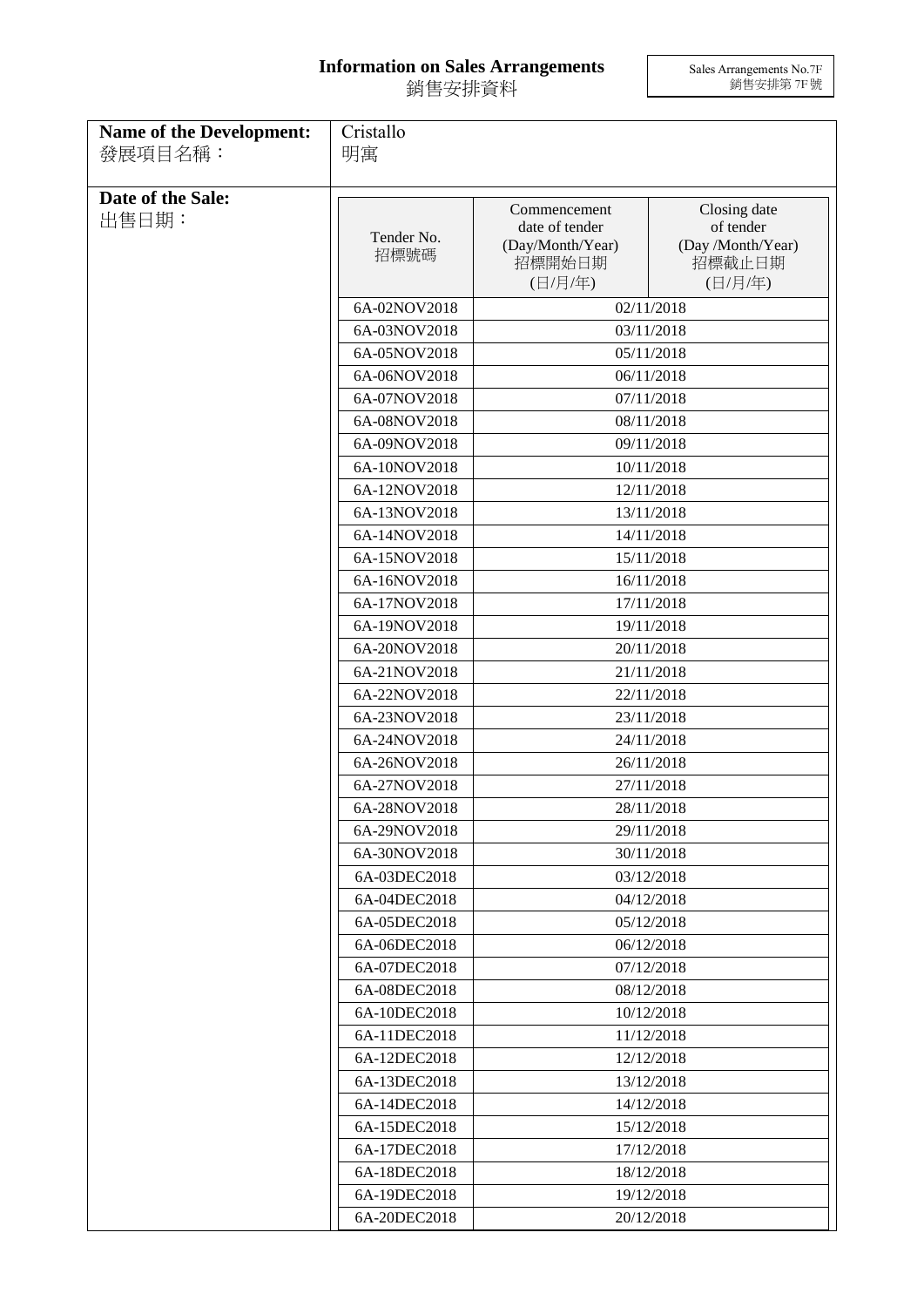| 6A-21DEC2018 | 21/12/2018 |
|--------------|------------|
| 6A-22DEC2018 | 22/12/2018 |
| 6A-24DEC2018 | 24/12/2018 |
| 6A-27DEC2018 | 27/12/2018 |
| 6A-28DEC2018 | 28/12/2018 |
| 6A-29DEC2018 | 29/12/2018 |
| 6A-31DEC2018 | 31/12/2018 |
| 6A-02JAN2019 | 02/01/2019 |
| 6A-03JAN2019 | 03/01/2019 |
| 6A-04JAN2019 | 04/01/2019 |
| 6A-05JAN2019 | 05/01/2019 |
| 6A-07JAN2019 | 07/01/2019 |
| 6A-08JAN2019 | 08/01/2019 |
| 6A-09JAN2019 | 09/01/2019 |
| 6A-10JAN2019 | 10/01/2019 |
| 6A-11JAN2019 | 11/01/2019 |
| 6A-12JAN2019 | 12/01/2019 |
| 6A-14JAN2019 | 14/01/2019 |
| 6A-15JAN2019 | 15/01/2019 |
| 6A-16JAN2019 | 16/01/2019 |
| 6A-17JAN2019 | 17/01/2019 |
| 6A-18JAN2019 | 18/01/2019 |
| 6A-19JAN2019 | 19/01/2019 |
| 6A-21JAN2019 | 21/01/2019 |
| 6A-22JAN2019 | 22/01/2019 |
| 6A-23JAN2019 | 23/01/2019 |
| 6A-24JAN2019 | 24/01/2019 |
| 6A-25JAN2019 | 25/01/2019 |
| 6A-26JAN2019 | 26/01/2019 |
| 6A-28JAN2019 | 28/01/2019 |
| 6A-29JAN2019 | 29/01/2019 |
| 6A-30JAN2019 | 30/01/2019 |
| 6A-31JAN2019 | 31/01/2019 |
| 6A-01FEB2019 | 01/02/2019 |
| 6A-02FEB2019 | 02/02/2019 |
| 6A-04FEB2019 | 04/02/2019 |
| 6A-08FEB2019 | 08/02/2019 |
| 6A-09FEB2019 | 09/02/2019 |
| 6A-11FEB2019 | 11/02/2019 |
| 6A-12FEB2019 | 12/02/2019 |
| 6A-13FEB2019 | 13/02/2019 |
| 6A-14FEB2019 | 14/02/2019 |
| 6A-15FEB2019 | 15/02/2019 |
| 6A-16FEB2019 | 16/02/2019 |
| 6A-18FEB2019 | 18/02/2019 |
| 6A-19FEB2019 | 19/02/2019 |
| 6A-20FEB2019 | 20/02/2019 |
| 6A-21FEB2019 | 21/02/2019 |
| 6A-22FEB2019 | 22/02/2019 |
| 6A-23FEB2019 | 23/02/2019 |
| 6A-25FEB2019 | 25/02/2019 |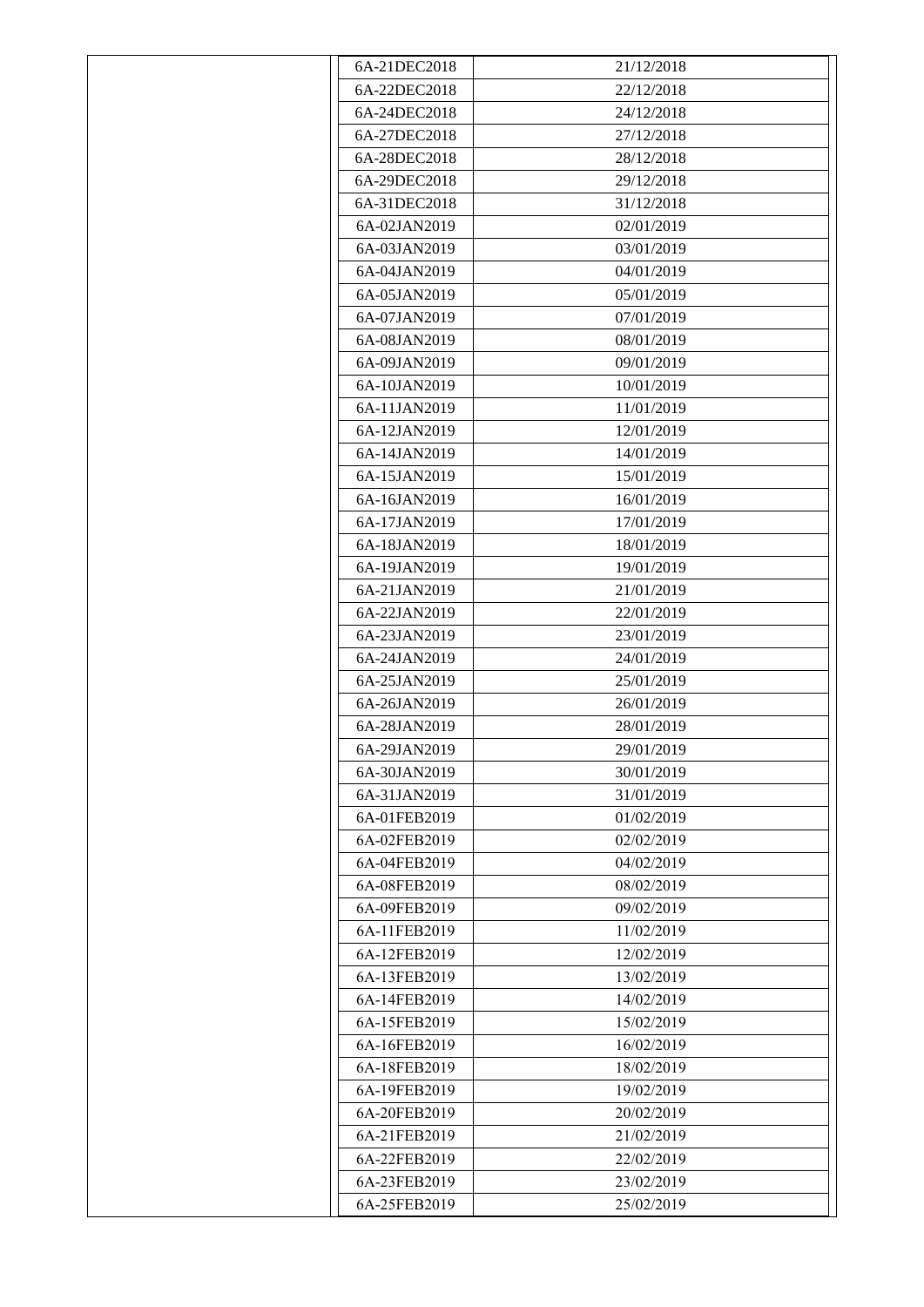|                          | 6A-26FEB2019                 |                                        | 26/02/2019                             |
|--------------------------|------------------------------|----------------------------------------|----------------------------------------|
|                          | 6A-27FEB2019                 | 27/02/2019                             |                                        |
|                          | 6A-28FEB2019                 |                                        | 28/02/2019                             |
|                          | 6A-04MAR2019                 |                                        | 04/03/2019                             |
|                          | 6A-05MAR2019                 |                                        | 05/03/2019                             |
|                          | 6A-06MAR2019                 |                                        | 06/03/2019                             |
|                          | 6A-07MAR2019                 |                                        | 07/03/2019                             |
|                          | 6A-08MAR2019                 |                                        | 08/03/2019                             |
|                          | 6A-09MAR2019                 |                                        | 09/03/2019                             |
|                          | 6A-11MAR2019                 |                                        | 11/03/2019                             |
|                          | 6A-12MAR2019                 |                                        | 12/03/2019                             |
|                          | 6A-13MAR2019                 |                                        | 13/03/2019                             |
|                          | 6A-14MAR2019                 |                                        | 14/03/2019                             |
|                          | 6A-15MAR2019                 |                                        | 15/03/2019                             |
|                          | 6A-16MAR2019                 |                                        | 16/03/2019                             |
|                          | 6A-18MAR2019                 |                                        | 18/03/2019                             |
|                          | 6A-19MAR2019                 |                                        | 19/03/2019                             |
|                          | 6A-20MAR2019                 |                                        | 20/03/2019                             |
|                          | 6A-21MAR2019                 |                                        | 21/03/2019                             |
|                          | 6A-22MAR2019                 |                                        | 22/03/2019                             |
|                          | 6A-23MAR2019                 |                                        | 23/03/2019                             |
|                          | 6A-25MAR2019                 | 25/03/2019                             |                                        |
|                          | 6A-26MAR2019                 |                                        | 26/03/2019                             |
|                          | 6A-27MAR2019                 | 27/03/2019                             |                                        |
|                          | 6A-28MAR2019                 | 28/03/2019                             |                                        |
|                          | 6A-29MAR2019                 | 29/03/2019                             |                                        |
|                          | 6A-30MAR2019                 | 30/03/2019                             |                                        |
|                          |                              |                                        |                                        |
| <b>Time of the Sale:</b> |                              |                                        |                                        |
| 出售時間:                    | Tender No.                   | Commencement                           | Closing time                           |
|                          | 招標號碼                         | time of tender<br>招標開始時間               | of tender<br>招標截止時間                    |
|                          |                              |                                        |                                        |
|                          | 6A-02NOV2018                 | 11:00 a.m. 上午 11時<br>11:00 a.m. 上午 11時 | 12:00 noon 正午 12時                      |
|                          | 6A-03NOV2018                 | 11:00 a.m. 上午 11時                      | 12:00 noon 正午 12時<br>12:00 noon 正午 12時 |
|                          | 6A-05NOV2018<br>6A-06NOV2018 | 11:00 a.m. 上午 11時                      | 12:00 noon 正午 12時                      |
|                          | 6A-07NOV2018                 | 11:00 a.m. 上午 11時                      |                                        |
|                          | 6A-08NOV2018                 | 11:00 a.m. 上午 11時                      | 12:00 noon 正午 12時<br>12:00 noon 正午 12時 |
|                          | 6A-09NOV2018                 |                                        | 12:00 noon 正午 12時                      |
|                          | 6A-10NOV2018                 | 11:00 a.m. 上午 11時<br>11:00 a.m. 上午 11時 | 12:00 noon 正午 12時                      |
|                          | 6A-12NOV2018                 | 11:00 a.m. 上午 11時                      | 12:00 noon 正午 12時                      |
|                          | 6A-13NOV2018                 | 11:00 a.m. 上午 11時                      | 12:00 noon 正午 12時                      |
|                          | 6A-14NOV2018                 | 11:00 a.m. 上午 11時                      |                                        |
|                          |                              | 11:00 a.m. 上午 11時                      | 12:00 noon 正午 12時<br>12:00 noon 正午 12時 |
|                          | 6A-15NOV2018<br>6A-16NOV2018 | 11:00 a.m. 上午 11時                      | 12:00 noon 正午 12時                      |
|                          | 6A-17NOV2018                 | 11:00 a.m. 上午 11時                      | 12:00 noon 正午 12時                      |
|                          | 6A-19NOV2018                 | 11:00 a.m. 上午 11時                      | 12:00 noon 正午 12時                      |
|                          | 6A-20NOV2018                 | 11:00 a.m. 上午 11時                      | 12:00 noon 正午 12 時                     |
|                          | 6A-21NOV2018                 | 11:00 a.m. 上午 11時                      | 12:00 noon 正午 12時                      |
|                          | 6A-22NOV2018                 | 11:00 a.m. 上午 11時                      | 12:00 noon 正午 12時                      |
|                          | 6A-23NOV2018                 | 11:00 a.m. 上午 11時                      | 12:00 noon 正午 12時                      |
|                          | 6A-24NOV2018                 | 11:00 a.m. 上午 11時                      | 12:00 noon 正午 12時                      |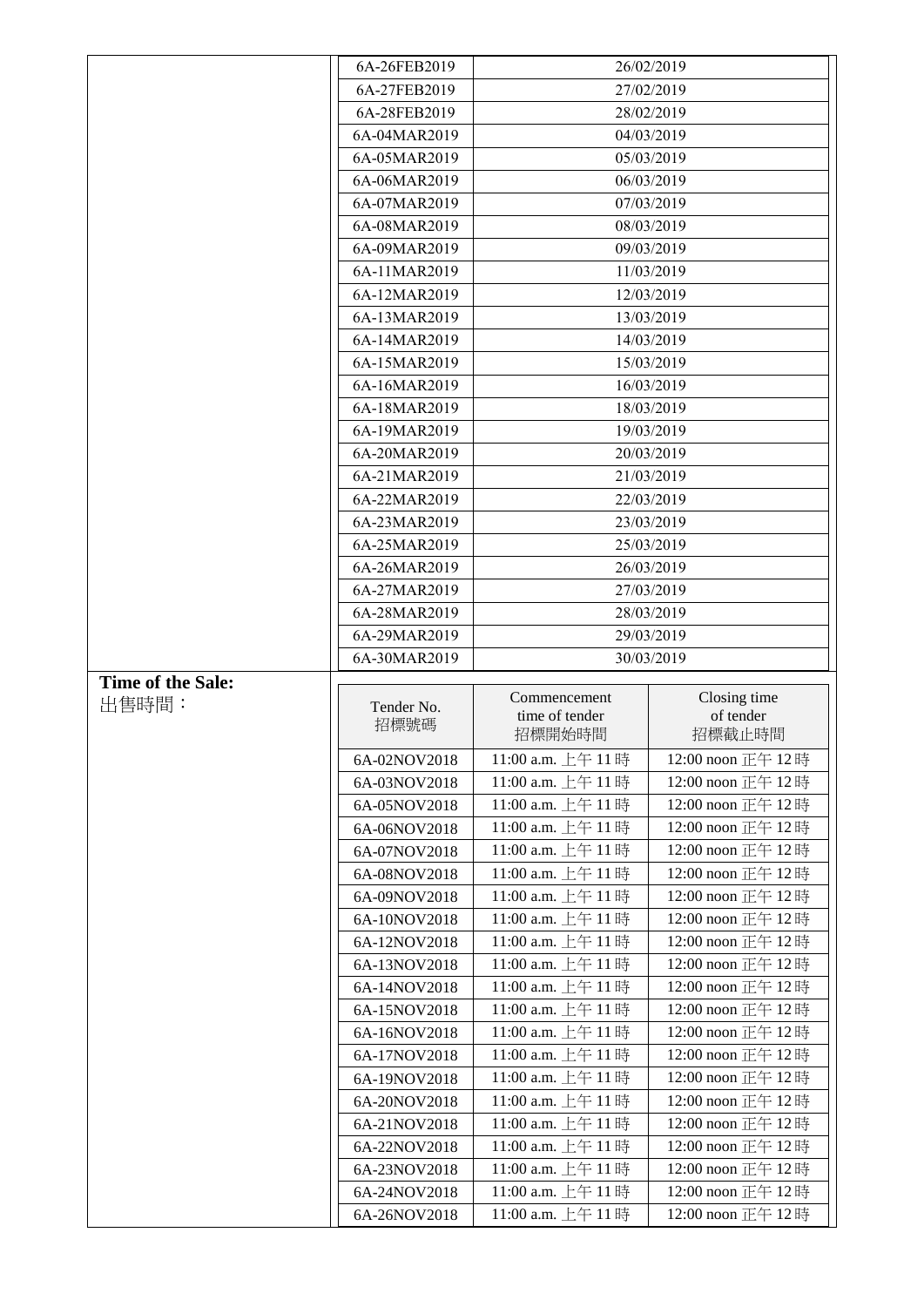| 6A-27NOV2018 | 11:00 a.m. 上午 11時  | 12:00 noon 正午 12時  |
|--------------|--------------------|--------------------|
| 6A-28NOV2018 | 11:00 a.m. 上午 11時  | 12:00 noon 正午 12時  |
| 6A-29NOV2018 | 11:00 a.m. 上午 11時  | 12:00 noon 正午 12時  |
| 6A-30NOV2018 | 11:00 a.m. 上午 11 時 | 12:00 noon 正午 12時  |
| 6A-03DEC2018 | 11:00 a.m. 上午 11時  | 12:00 noon 正午 12時  |
| 6A-04DEC2018 | 11:00 a.m. 上午 11時  | 12:00 noon 正午 12時  |
| 6A-05DEC2018 | 11:00 a.m. 上午 11 時 | 12:00 noon 正午 12時  |
| 6A-06DEC2018 | 11:00 a.m. 上午 11時  | 12:00 noon 正午 12時  |
| 6A-07DEC2018 | 11:00 a.m. 上午 11 時 | 12:00 noon 正午 12時  |
| 6A-08DEC2018 | 11:00 a.m. 上午 11 時 | 12:00 noon 正午 12時  |
| 6A-10DEC2018 | 11:00 a.m. 上午 11 時 | 12:00 noon 正午 12時  |
| 6A-11DEC2018 | 11:00 a.m. 上午 11時  | 12:00 noon 正午 12時  |
| 6A-12DEC2018 | 11:00 a.m. 上午 11 時 | 12:00 noon 正午 12時  |
| 6A-13DEC2018 | 11:00 a.m. 上午 11時  | 12:00 noon 正午 12時  |
| 6A-14DEC2018 | 11:00 a.m. 上午 11 時 | 12:00 noon 正午 12時  |
| 6A-15DEC2018 | 11:00 a.m. 上午 11 時 | 12:00 noon 正午 12時  |
| 6A-17DEC2018 | 11:00 a.m. 上午 11 時 | 12:00 noon 正午 12時  |
| 6A-18DEC2018 | 11:00 a.m. 上午 11 時 | 12:00 noon 正午 12時  |
| 6A-19DEC2018 | 11:00 a.m. 上午 11 時 | 12:00 noon 正午 12時  |
| 6A-20DEC2018 | 11:00 a.m. 上午 11 時 | 12:00 noon 正午 12時  |
| 6A-21DEC2018 | 11:00 a.m. 上午 11時  | 12:00 noon 正午 12時  |
| 6A-22DEC2018 | 11:00 a.m. 上午 11 時 | 12:00 noon 正午 12時  |
| 6A-24DEC2018 | 11:00 a.m. 上午 11時  | 12:00 noon 正午 12時  |
| 6A-27DEC2018 | 11:00 a.m. 上午 11 時 | 12:00 noon 正午 12時  |
| 6A-28DEC2018 | 11:00 a.m. 上午 11 時 | 12:00 noon 正午 12時  |
| 6A-29DEC2018 | 11:00 a.m. 上午 11時  | 12:00 noon 正午 12時  |
| 6A-31DEC2018 | 11:00 a.m. 上午 11 時 | 12:00 noon 正午 12時  |
| 6A-02JAN2019 | 11:00 a.m. 上午 11時  | 12:00 noon 正午 12時  |
| 6A-03JAN2019 | 11:00 a.m. 上午 11時  | 12:00 noon 正午 12時  |
| 6A-04JAN2019 | 11:00 a.m. 上午 11時  | 12:00 noon 正午 12時  |
| 6A-05JAN2019 | 11:00 a.m. 上午 11時  | 12:00 noon 正午 12時  |
| 6A-07JAN2019 | 11:00 a.m. 上午 11時  | 12:00 noon 正午 12時  |
| 6A-08JAN2019 | 11:00 a.m. 上午11時   | 12:00 noon 正午 12時  |
| 6A-09JAN2019 | 11:00 a.m. 上午 11時  | 12:00 noon 正午 12時  |
| 6A-10JAN2019 | 11:00 a.m. 上午 11 時 | 12:00 noon 正午 12時  |
| 6A-11JAN2019 | 11:00 a.m. 上午 11 時 | 12:00 noon 正午 12時  |
| 6A-12JAN2019 | 11:00 a.m. 上午 11時  | 12:00 noon 正午 12時  |
| 6A-14JAN2019 | 11:00 a.m. 上午 11 時 | 12:00 noon 正午 12時  |
| 6A-15JAN2019 | 11:00 a.m. 上午 11時  | 12:00 noon 正午 12時  |
| 6A-16JAN2019 | 11:00 a.m. 上午 11 時 | 12:00 noon 正午 12 時 |
| 6A-17JAN2019 | 11:00 a.m. 上午 11時  | 12:00 noon 正午 12時  |
| 6A-18JAN2019 | 11:00 a.m. 上午 11 時 | 12:00 noon 正午 12時  |
| 6A-19JAN2019 | 11:00 a.m. 上午 11時  | 12:00 noon 正午 12時  |
| 6A-21JAN2019 | 11:00 a.m. 上午 11時  | 12:00 noon 正午 12時  |
| 6A-22JAN2019 | 11:00 a.m. 上午 11時  | 12:00 noon 正午 12時  |
| 6A-23JAN2019 | 11:00 a.m. 上午 11 時 | 12:00 noon 正午 12時  |
| 6A-24JAN2019 | 11:00 a.m. 上午 11 時 | 12:00 noon 正午 12時  |
| 6A-25JAN2019 | 11:00 a.m. 上午 11時  | 12:00 noon 正午 12時  |
| 6A-26JAN2019 | 11:00 a.m. 上午 11 時 | 12:00 noon 正午 12 時 |
| 6A-28JAN2019 | 11:00 a.m. 上午 11時  | 12:00 noon 正午 12時  |
| 6A-29JAN2019 | 11:00 a.m. 上午 11時  | 12:00 noon 正午 12時  |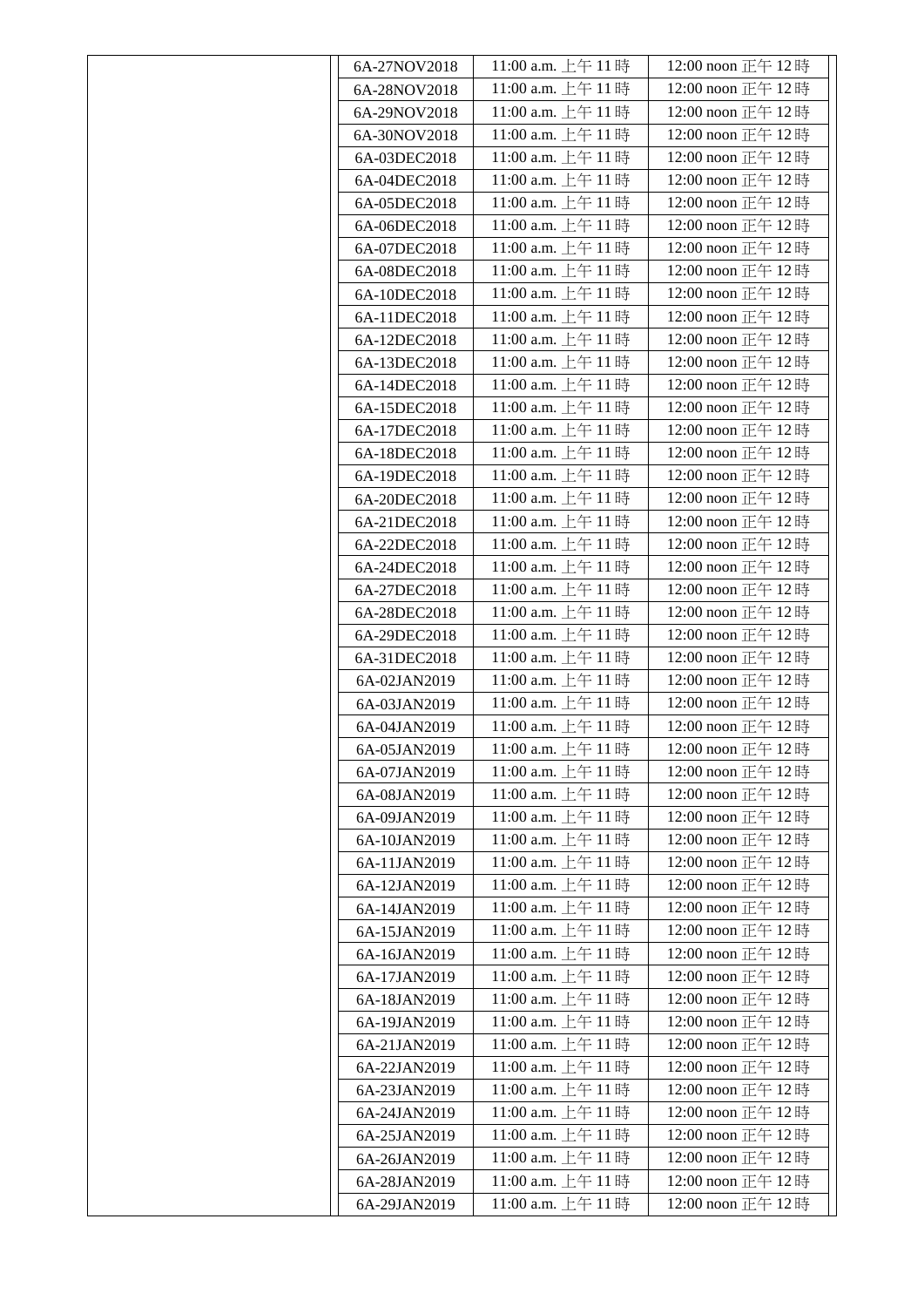|              | 11:00 a.m. 上午 11時  | 12:00 noon 正午 12 時 |
|--------------|--------------------|--------------------|
| 6A-31JAN2019 | 11:00 a.m. 上午 11時  | 12:00 noon 正午 12 時 |
| 6A-01FEB2019 | 11:00 a.m. 上午 11時  | 12:00 noon 正午 12時  |
| 6A-02FEB2019 | 11:00 a.m. 上午 11時  | 12:00 noon 正午 12時  |
| 6A-04FEB2019 | 11:00 a.m. 上午 11時  | 12:00 noon 正午 12時  |
| 6A-08FEB2019 | 11:00 a.m. 上午 11時  | 12:00 noon 正午 12時  |
| 6A-09FEB2019 | 11:00 a.m. 上午 11時  | 12:00 noon 正午 12時  |
| 6A-11FEB2019 | 11:00 a.m. 上午 11時  | 12:00 noon 正午 12時  |
| 6A-12FEB2019 | 11:00 a.m. 上午 11時  | 12:00 noon 正午 12時  |
| 6A-13FEB2019 | 11:00 a.m. 上午 11時  | 12:00 noon 正午 12 時 |
| 6A-14FEB2019 | 11:00 a.m. 上午 11時  | 12:00 noon 正午 12 時 |
| 6A-15FEB2019 | 11:00 a.m. 上午 11時  | 12:00 noon 正午 12時  |
| 6A-16FEB2019 | 11:00 a.m. 上午 11時  | 12:00 noon 正午 12時  |
| 6A-18FEB2019 | 11:00 a.m. 上午 11 時 | 12:00 noon 正午 12時  |
| 6A-19FEB2019 | 11:00 a.m. 上午 11時  | 12:00 noon 正午 12時  |
| 6A-20FEB2019 | 11:00 a.m. 上午 11時  | 12:00 noon 正午 12時  |
| 6A-21FEB2019 | 11:00 a.m. 上午 11時  | 12:00 noon 正午 12時  |
| 6A-22FEB2019 | 11:00 a.m. 上午 11時  | 12:00 noon 正午 12時  |
| 6A-23FEB2019 | 11:00 a.m. 上午 11時  | 12:00 noon 正午 12時  |
| 6A-25FEB2019 | 11:00 a.m. 上午 11時  | 12:00 noon 正午 12 時 |
| 6A-26FEB2019 | 11:00 a.m. 上午 11時  | 12:00 noon 正午 12時  |
| 6A-27FEB2019 | 11:00 a.m. 上午 11時  | 12:00 noon 正午 12時  |
| 6A-28FEB2019 | 11:00 a.m. 上午11時   | 12:00 noon 正午 12時  |
| 6A-04MAR2019 | 11:00 a.m. 上午 11時  | 12:00 noon 正午 12時  |
| 6A-05MAR2019 | 11:00 a.m. 上午 11時  | 12:00 noon 正午 12 時 |
| 6A-06MAR2019 | 11:00 a.m. 上午 11時  | 12:00 noon 正午 12時  |
| 6A-07MAR2019 | 11:00 a.m. 上午 11 時 | 12:00 noon 正午 12 時 |
| 6A-08MAR2019 | 11:00 a.m. 上午 11時  | 12:00 noon 正午 12時  |
| 6A-09MAR2019 | 11:00 a.m. 上午 11時  | 12:00 noon 正午 12 時 |
| 6A-11MAR2019 | 11:00 a.m. 上午 11時  | 12:00 noon 正午 12時  |
| 6A-12MAR2019 | 11:00 a.m. 上午 11時  | 12:00 noon 正午 12時  |
| 6A-13MAR2019 | 11:00 a.m. 上午 11時  | 12:00 noon 正午 12時  |
| 6A-14MAR2019 | 11:00 a.m. 上午 11時  | 12:00 noon 正午 12時  |
| 6A-15MAR2019 | 11:00 a.m. 上午 11時  | 12:00 noon 正午 12時  |
| 6A-16MAR2019 | 11:00 a.m. 上午11時   | 12:00 noon 正午 12時  |
| 6A-18MAR2019 | 11:00 a.m. 上午 11時  | 12:00 noon 正午 12時  |
| 6A-19MAR2019 | 11:00 a.m. 上午 11時  | 12:00 noon 正午 12時  |
| 6A-20MAR2019 | 11:00 a.m. 上午 11時  | 12:00 noon 正午 12時  |
| 6A-21MAR2019 | 11:00 a.m. 上午11時   | 12:00 noon 正午 12時  |
| 6A-22MAR2019 | 11:00 a.m. 上午 11時  | 12:00 noon 正午 12時  |
| 6A-23MAR2019 | 11:00 a.m. 上午 11時  | 12:00 noon 正午 12時  |
| 6A-25MAR2019 | 11:00 a.m. 上午 11時  | 12:00 noon 正午 12時  |
| 6A-26MAR2019 | 11:00 a.m. 上午 11時  | 12:00 noon 正午 12時  |
| 6A-27MAR2019 | 11:00 a.m. 上午 11時  | 12:00 noon 正午 12時  |
| 6A-28MAR2019 | 11:00 a.m. 上午 11時  | 12:00 noon 正午 12時  |
| 6A-29MAR2019 | 11:00 a.m. 上午 11時  | 12:00 noon 正午 12時  |
|              | 11:00 a.m. 上午 11時  | 12:00 noon 正午 12時  |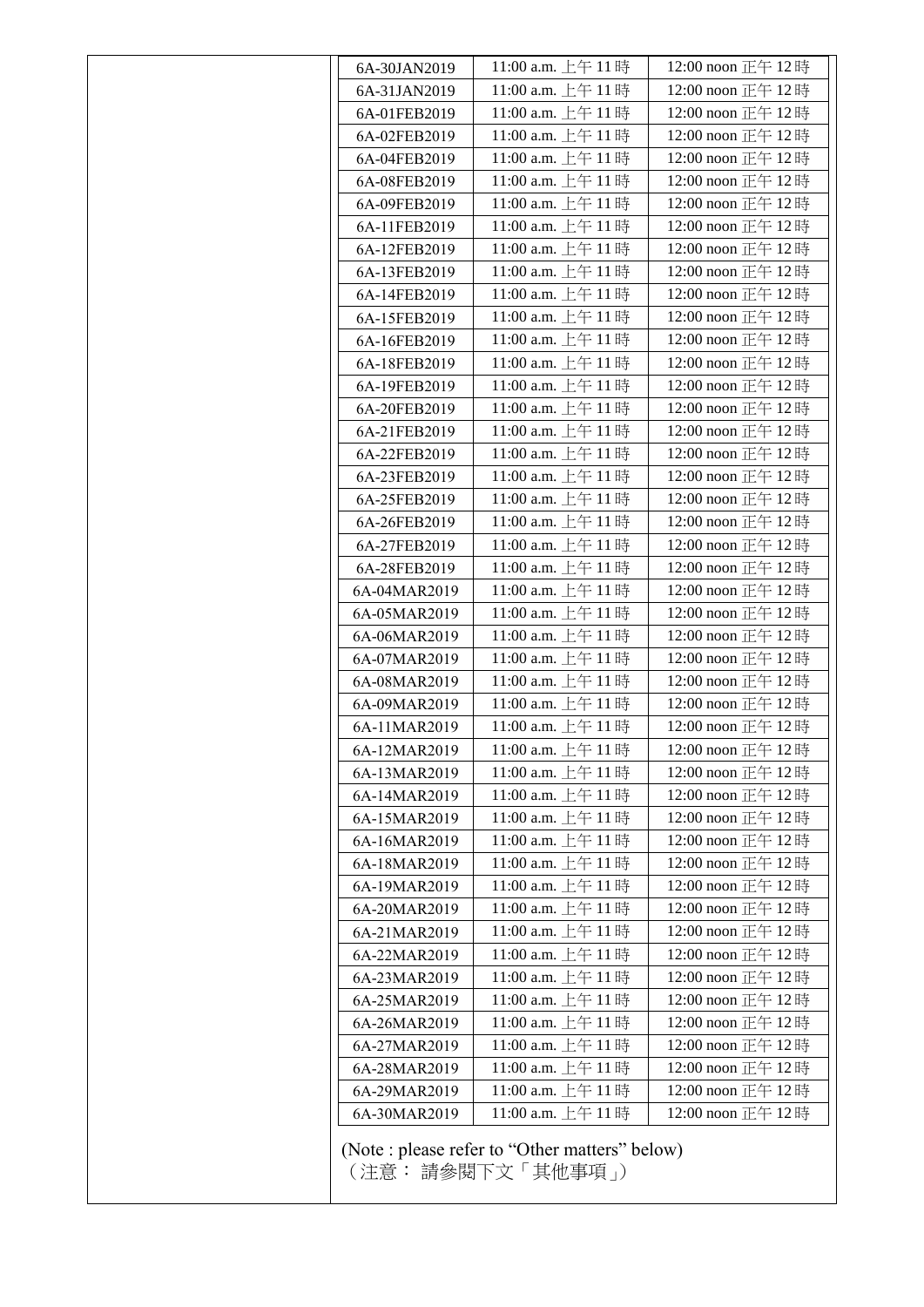| <b>Place where the sale will</b>                         | 19 <sup>th</sup> Floor, Railway Plaza, 39 Chatham Road South, Tsim Sha                |
|----------------------------------------------------------|---------------------------------------------------------------------------------------|
| take place:                                              | Tsui, Kowloon                                                                         |
| 出售地點:                                                    | 九龍尖沙咀漆咸道南39號鐵路大廈19樓                                                                   |
|                                                          |                                                                                       |
|                                                          |                                                                                       |
|                                                          |                                                                                       |
|                                                          |                                                                                       |
| <b>Number of specified</b>                               | 1                                                                                     |
| residential properties                                   |                                                                                       |
| that will be offered to be                               |                                                                                       |
| sold:                                                    |                                                                                       |
|                                                          |                                                                                       |
| 將提供出售的指明住宅物                                              |                                                                                       |
| 業的數目                                                     |                                                                                       |
|                                                          |                                                                                       |
|                                                          |                                                                                       |
|                                                          | Description of the residential properties that will be offered to be sold:            |
| 將提供出售的指明住宅物業的描述:                                         |                                                                                       |
|                                                          |                                                                                       |
| The following flat(s):                                   |                                                                                       |
| 以下單位:                                                    |                                                                                       |
|                                                          |                                                                                       |
|                                                          |                                                                                       |
| 6A                                                       |                                                                                       |
|                                                          |                                                                                       |
|                                                          |                                                                                       |
|                                                          | The method to be used to determine the order of priority in which each of the persons |
|                                                          | interested in purchasing any of the specified residential properties may select the   |
| residential property that the person wishes to purchase: |                                                                                       |
|                                                          | 收金庸用后摇个计,让夏君幸睡要笑笑把阻住安肠器的肩 <i>友</i> !工可捕渡廿辛颂睡要的住身                                      |

將會使用何種方法,決定有意購買該等指明住宅物業的每名人士可揀選其意欲購買的住宅 物業的優先次序:

Subject to other matters, sale by tender - see details and particulars in the tender notices. Details and particulars in the tender notices under different Tender No. are different. 受制於其他事項,以招標方式出售 - 請參閱指明住宅物業的招標公告的細節和詳情。不同 招標號碼下招標公告的細節和詳情會有不同。

During the following periods, the tender notices and other relevant tender documents of the specified residential properties will be made available for collection free of charge at 19/F, Railway Plaza, 39 Chatham Road South, Tsim Sha Tsui, Kowloon:- 於以下時段,招標公告及其他有關招標文件可於九龍尖沙咀漆咸道南39號鐵路大廈19樓免 費領取:

| Tender No.<br>招標號碼 | Specified residential properties that will be<br>offered to be sold<br>將提供出售的指明住宅物業的數目             | Tender notice and other relevant tender documents<br>will be made available for collection during the<br>following periods<br>於以下時段,招標公告及<br>其他相關招標文件可供領取 |                                         |
|--------------------|----------------------------------------------------------------------------------------------------|-----------------------------------------------------------------------------------------------------------------------------------------------------------|-----------------------------------------|
|                    |                                                                                                    | Date<br>(Day/Month/Year)<br>日期(日/月/年)                                                                                                                     | Time<br>時間                              |
| 6A-02NOV2018       | All the specified residential properties set out in<br>the Sales Arrangements<br>所有於銷售安排中列出的指明住宅物業 | 02/11/2018                                                                                                                                                | 9:00 a.m. to $12:00$ noon<br>上午9時至正午12時 |
| 6A-03NOV2018       | All the available and remaining<br>specified properties<br>所有可供出售及餘下的指明住宅物業                        | 03/11/2018                                                                                                                                                | $9:00$ a.m. to 12:00 noon<br>上午9時至正午12時 |
| 6A-05NOV2018       | All the available and remaining<br>specified properties<br>所有可供出售及餘下的指明住宅物業                        | 05/11/2018                                                                                                                                                | 9:00 a.m. to $12:00$ noon<br>上午9時至正午12時 |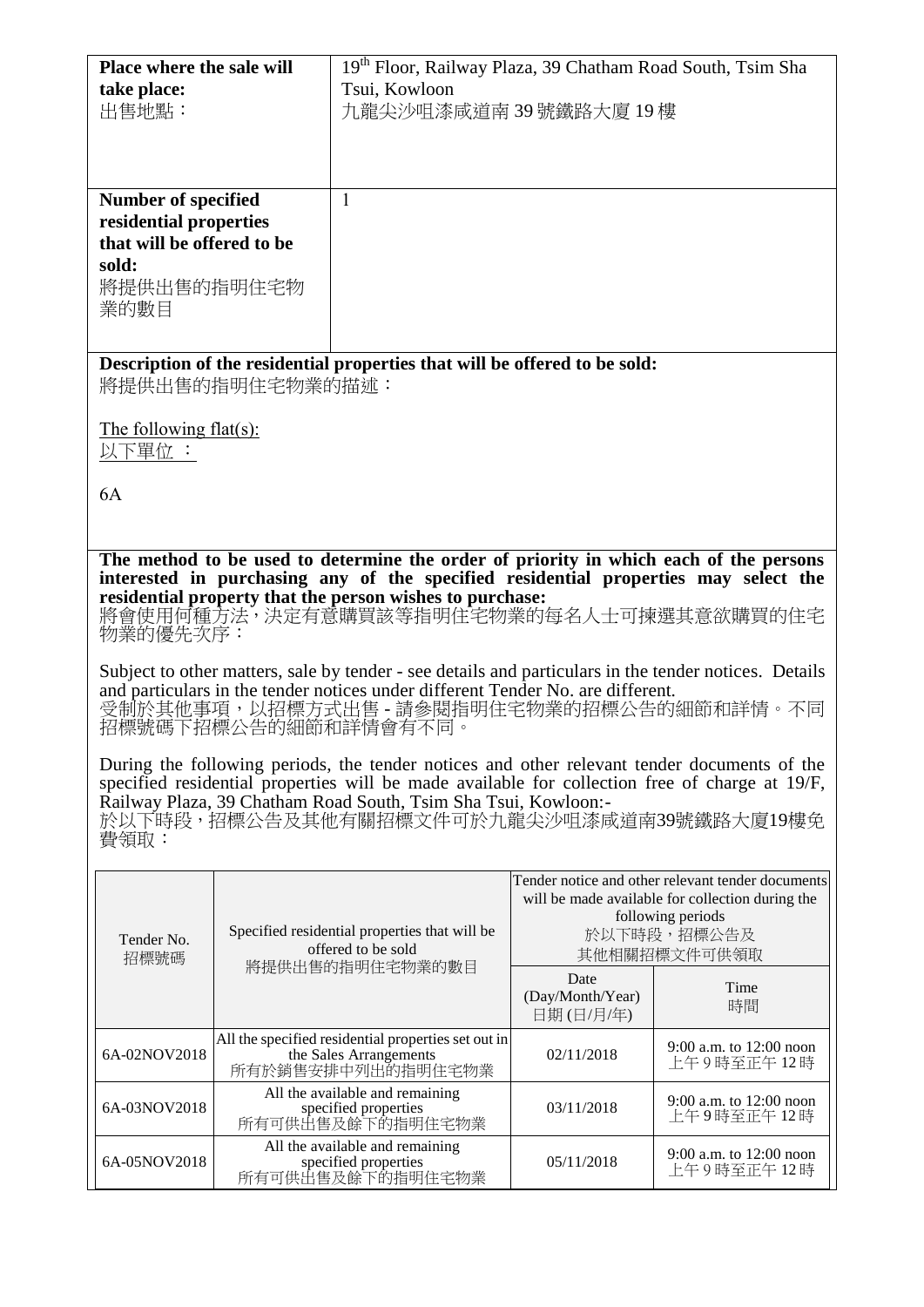| 6A-06NOV2018 | All the available and remaining<br>specified properties<br>所有可供出售及餘下的指明住宅物業 | 06/11/2018 | 9:00 a.m. to 12:00 noon<br>上午9時至正午12時   |
|--------------|-----------------------------------------------------------------------------|------------|-----------------------------------------|
| 6A-07NOV2018 | All the available and remaining<br>specified properties<br>所有可供出售及餘下的指明住宅物業 | 07/11/2018 | 9:00 a.m. to $12:00$ noon<br>上午9時至正午12時 |
| 6A-08NOV2018 | All the available and remaining<br>specified properties<br>所有可供出售及餘下的指明住宅物業 | 08/11/2018 | 9:00 a.m. to 12:00 noon<br>上午9時至正午12時   |
| 6A-09NOV2018 | All the available and remaining<br>specified properties<br>所有可供出售及餘下的指明住宅物業 | 09/11/2018 | 9:00 a.m. to 12:00 noon<br>上午9時至正午12時   |
| 6A-10NOV2018 | All the available and remaining<br>specified properties<br>所有可供出售及餘下的指明住宅物業 | 10/11/2018 | 9:00 a.m. to 12:00 noon<br>上午9時至正午12時   |
| 6A-12NOV2018 | All the available and remaining<br>specified properties<br>所有可供出售及餘下的指明住宅物業 | 12/11/2018 | 9:00 a.m. to 12:00 noon<br>上午9時至正午12時   |
| 6A-13NOV2018 | All the available and remaining<br>specified properties<br>所有可供出售及餘下的指明住宅物業 | 13/11/2018 | 9:00 a.m. to 12:00 noon<br>上午9時至正午12時   |
| 6A-14NOV2018 | All the available and remaining<br>specified properties<br>所有可供出售及餘下的指明住宅物業 | 14/11/2018 | 9:00 a.m. to $12:00$ noon<br>上午9時至正午12時 |
| 6A-15NOV2018 | All the available and remaining<br>specified properties<br>所有可供出售及餘下的指明住宅物業 | 15/11/2018 | 9:00 a.m. to 12:00 noon<br>上午9時至正午 12 時 |
| 6A-16NOV2018 | All the available and remaining<br>specified properties<br>所有可供出售及餘下的指明住宅物業 | 16/11/2018 | 9:00 a.m. to 12:00 noon<br>上午9時至正午 12 時 |
| 6A-17NOV2018 | All the available and remaining<br>specified properties<br>所有可供出售及餘下的指明住宅物業 | 17/11/2018 | 9:00 a.m. to 12:00 noon<br>上午9時至正午12時   |
| 6A-19NOV2018 | All the available and remaining<br>specified properties<br>所有可供出售及餘下的指明住宅物業 | 19/11/2018 | 9:00 a.m. to 12:00 noon<br>上午9時至正午12時   |
| 6A-20NOV2018 | All the available and remaining<br>specified properties<br>所有可供出售及餘下的指明住宅物業 | 20/11/2018 | 9:00 a.m. to 12:00 noon<br>上午9時至正午12時   |
| 6A-21NOV2018 | All the available and remaining<br>specified properties<br>所有可供出售及餘下的指明住宅物業 | 21/11/2018 | 9:00 a.m. to 12:00 noon<br>上午9時至正午12時   |
| 6A-22NOV2018 | All the available and remaining<br>specified properties<br>所有可供出售及餘下的指明住宅物業 | 22/11/2018 | 9:00 a.m. to 12:00 noon<br>上午9時至正午12時   |
| 6A-23NOV2018 | All the available and remaining<br>specified properties<br>所有可供出售及餘下的指明住宅物業 | 23/11/2018 | 9:00 a.m. to 12:00 noon<br>上午9時至正午12時   |
| 6A-24NOV2018 | All the available and remaining<br>specified properties<br>所有可供出售及餘下的指明住宅物業 | 24/11/2018 | 9:00 a.m. to 12:00 noon<br>上午9時至正午12時   |
| 6A-26NOV2018 | All the available and remaining<br>specified properties<br>所有可供出售及餘下的指明住宅物業 | 26/11/2018 | 9:00 a.m. to 12:00 noon<br>上午9時至正午12時   |
| 6A-27NOV2018 | All the available and remaining<br>specified properties<br>所有可供出售及餘下的指明住宅物業 | 27/11/2018 | 9:00 a.m. to 12:00 noon<br>上午9時至正午12時   |
| 6A-28NOV2018 | All the available and remaining<br>specified properties<br>所有可供出售及餘下的指明住宅物業 | 28/11/2018 | 9:00 a.m. to 12:00 noon<br>上午9時至正午12時   |
| 6A-29NOV2018 | All the available and remaining<br>specified properties<br>所有可供出售及餘下的指明住宅物業 | 29/11/2018 | 9:00 a.m. to 12:00 noon<br>上午9時至正午12時   |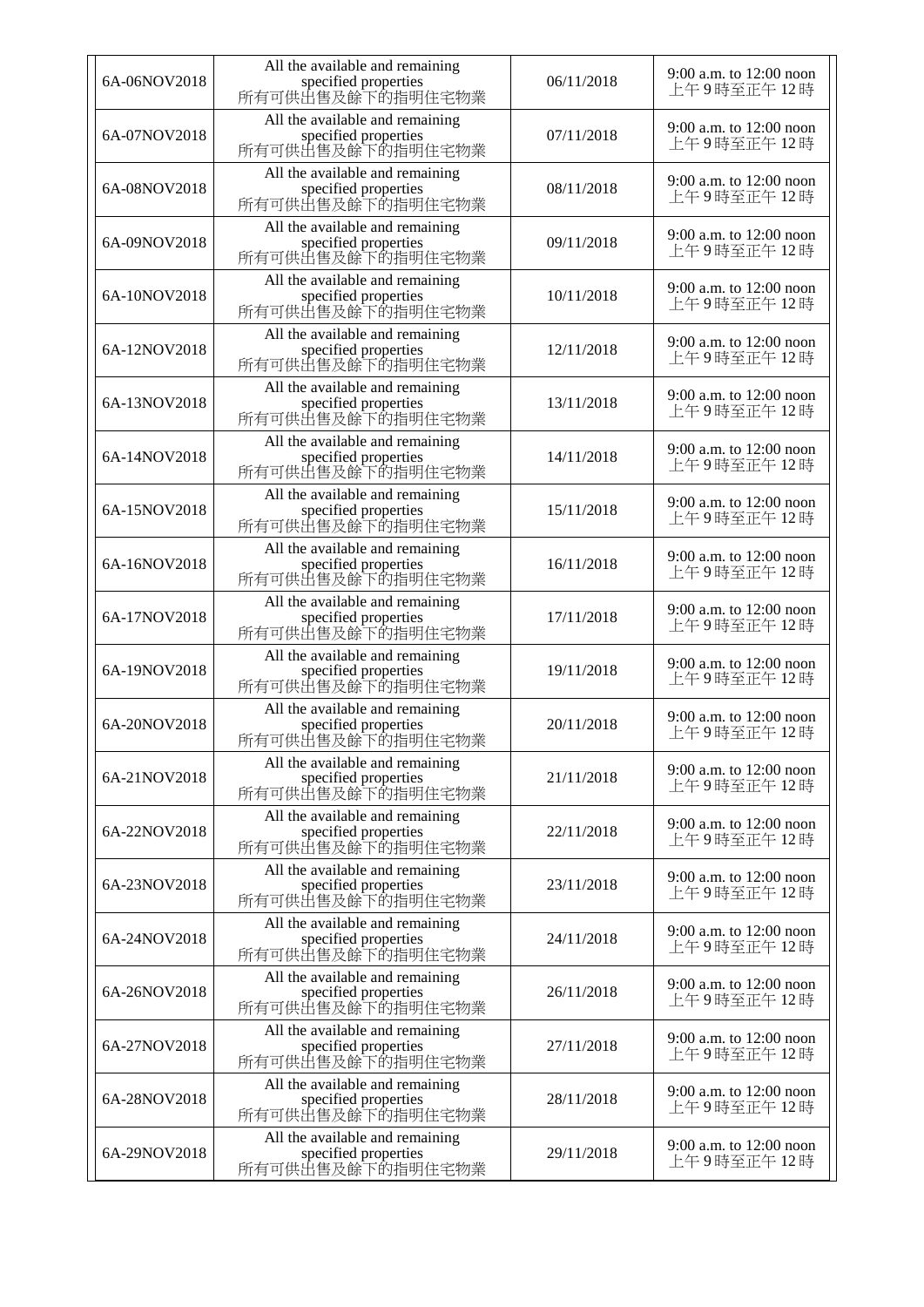| 6A-30NOV2018 | All the available and remaining<br>specified properties<br>所有可供出售及餘下的指明住宅物業 | 30/11/2018 | 9:00 a.m. to 12:00 noon<br>上午9時至正午12時   |
|--------------|-----------------------------------------------------------------------------|------------|-----------------------------------------|
| 6A-03DEC2018 | All the available and remaining<br>specified properties<br>所有可供出售及餘下的指明住宅物業 | 03/12/2018 | 9:00 a.m. to $12:00$ noon<br>上午9時至正午12時 |
| 6A-04DEC2018 | All the available and remaining<br>specified properties<br>所有可供出售及餘下的指明住宅物業 | 04/12/2018 | 9:00 a.m. to 12:00 noon<br>上午9時至正午12時   |
| 6A-05DEC2018 | All the available and remaining<br>specified properties<br>所有可供出售及餘下的指明住宅物業 | 05/12/2018 | 9:00 a.m. to 12:00 noon<br>上午9時至正午12時   |
| 6A-06DEC2018 | All the available and remaining<br>specified properties<br>所有可供出售及餘下的指明住宅物業 | 06/12/2018 | 9:00 a.m. to 12:00 noon<br>上午9時至正午12時   |
| 6A-07DEC2018 | All the available and remaining<br>specified properties<br>所有可供出售及餘下的指明住宅物業 | 07/12/2018 | 9:00 a.m. to 12:00 noon<br>上午9時至正午12時   |
| 6A-08DEC2018 | All the available and remaining<br>specified properties<br>所有可供出售及餘下的指明住宅物業 | 08/12/2018 | 9:00 a.m. to 12:00 noon<br>上午9時至正午12時   |
| 6A-10DEC2018 | All the available and remaining<br>specified properties<br>所有可供出售及餘下的指明住宅物業 | 10/12/2018 | 9:00 a.m. to $12:00$ noon<br>上午9時至正午12時 |
| 6A-11DEC2018 | All the available and remaining<br>specified properties<br>所有可供出售及餘下的指明住宅物業 | 11/12/2018 | 9:00 a.m. to 12:00 noon<br>上午9時至正午 12 時 |
| 6A-12DEC2018 | All the available and remaining<br>specified properties<br>所有可供出售及餘下的指明住宅物業 | 12/12/2018 | 9:00 a.m. to 12:00 noon<br>上午9時至正午 12 時 |
| 6A-13DEC2018 | All the available and remaining<br>specified properties<br>所有可供出售及餘下的指明住宅物業 | 13/12/2018 | 9:00 a.m. to 12:00 noon<br>上午9時至正午12時   |
| 6A-14DEC2018 | All the available and remaining<br>specified properties<br>所有可供出售及餘下的指明住宅物業 | 14/12/2018 | 9:00 a.m. to 12:00 noon<br>上午9時至正午12時   |
| 6A-15DEC2018 | All the available and remaining<br>specified properties<br>所有可供出售及餘下的指明住宅物業 | 15/12/2018 | 9:00 a.m. to 12:00 noon<br>上午9時至正午12時   |
| 6A-17DEC2018 | All the available and remaining<br>specified properties<br>所有可供出售及餘下的指明住宅物業 | 17/12/2018 | 9:00 a.m. to 12:00 noon<br>上午9時至正午12時   |
| 6A-18DEC2018 | All the available and remaining<br>specified properties<br>所有可供出售及餘下的指明住宅物業 | 18/12/2018 | 9:00 a.m. to 12:00 noon<br>上午9時至正午12時   |
| 6A-19DEC2018 | All the available and remaining<br>specified properties<br>所有可供出售及餘下的指明住宅物業 | 19/12/2018 | 9:00 a.m. to 12:00 noon<br>上午9時至正午12時   |
| 6A-20DEC2018 | All the available and remaining<br>specified properties<br>所有可供出售及餘下的指明住宅物業 | 20/12/2018 | 9:00 a.m. to 12:00 noon<br>上午9時至正午12時   |
| 6A-21DEC2018 | All the available and remaining<br>specified properties<br>所有可供出售及餘下的指明住宅物業 | 21/12/2018 | 9:00 a.m. to 12:00 noon<br>上午9時至正午12時   |
| 6A-22DEC2018 | All the available and remaining<br>specified properties<br>所有可供出售及餘下的指明住宅物業 | 22/12/2018 | 9:00 a.m. to 12:00 noon<br>上午9時至正午12時   |
| 6A-24DEC2018 | All the available and remaining<br>specified properties<br>所有可供出售及餘下的指明住宅物業 | 24/12/2018 | 9:00 a.m. to 12:00 noon<br>上午9時至正午12時   |
| 6A-27DEC2018 | All the available and remaining<br>specified properties<br>所有可供出售及餘下的指明住宅物業 | 27/12/2018 | 9:00 a.m. to 12:00 noon<br>上午9時至正午12時   |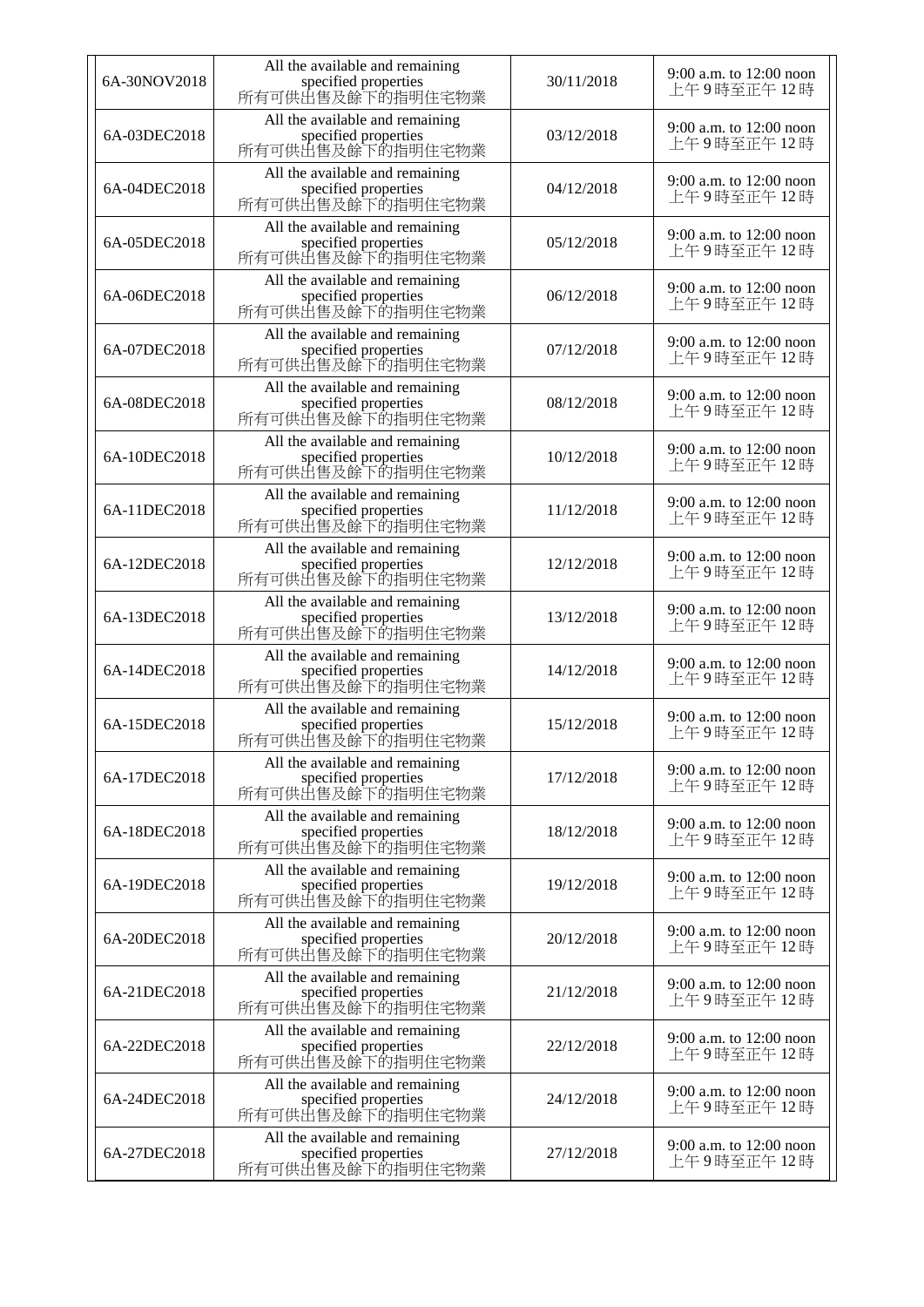| 6A-28DEC2018 | All the available and remaining<br>specified properties<br>所有可供出售及餘下的指明住宅物業 | 28/12/2018 | 9:00 a.m. to 12:00 noon<br>上午9時至正午12時 |
|--------------|-----------------------------------------------------------------------------|------------|---------------------------------------|
| 6A-29DEC2018 | All the available and remaining<br>specified properties<br>所有可供出售及餘下的指明住宅物業 | 29/12/2018 | 9:00 a.m. to 12:00 noon<br>上午9時至正午12時 |
| 6A-31DEC2018 | All the available and remaining<br>specified properties<br>所有可供出售及餘下的指明住宅物業 | 31/12/2018 | 9:00 a.m. to 12:00 noon<br>上午9時至正午12時 |
| 6A-02JAN2019 | All the available and remaining<br>specified properties<br>所有可供出售及餘下的指明住宅物業 | 02/01/2019 | 9:00 a.m. to 12:00 noon<br>上午9時至正午12時 |
| 6A-03JAN2019 | All the available and remaining<br>specified properties<br>所有可供出售及餘下的指明住宅物業 | 03/01/2019 | 9:00 a.m. to 12:00 noon<br>上午9時至正午12時 |
| 6A-04JAN2019 | All the available and remaining<br>specified properties<br>所有可供出售及餘下的指明住宅物業 | 04/01/2019 | 9:00 a.m. to 12:00 noon<br>上午9時至正午12時 |
| 6A-05JAN2019 | All the available and remaining<br>specified properties<br>所有可供出售及餘下的指明住宅物業 | 05/01/2019 | 9:00 a.m. to 12:00 noon<br>上午9時至正午12時 |
| 6A-07JAN2019 | All the available and remaining<br>specified properties<br>所有可供出售及餘下的指明住宅物業 | 07/01/2019 | 9:00 a.m. to 12:00 noon<br>上午9時至正午12時 |
| 6A-08JAN2019 | All the available and remaining<br>specified properties<br>所有可供出售及餘下的指明住宅物業 | 08/01/2019 | 9:00 a.m. to 12:00 noon<br>上午9時至正午12時 |
| 6A-09JAN2019 | All the available and remaining<br>specified properties<br>所有可供出售及餘下的指明住宅物業 | 09/01/2019 | 9:00 a.m. to 12:00 noon<br>上午9時至正午12時 |
| 6A-10JAN2019 | All the available and remaining<br>specified properties<br>所有可供出售及餘下的指明住宅物業 | 10/01/2019 | 9:00 a.m. to 12:00 noon<br>上午9時至正午12時 |
| 6A-11JAN2019 | All the available and remaining<br>specified properties<br>所有可供出售及餘下的指明住宅物業 | 11/01/2019 | 9:00 a.m. to 12:00 noon<br>上午9時至正午12時 |
| 6A-12JAN2019 | All the available and remaining<br>specified properties<br>所有可供出售及餘下的指明住宅物業 | 12/01/2019 | 9:00 a.m. to 12:00 noon<br>上午9時至正午12時 |
| 6A-14JAN2019 | All the available and remaining<br>specified properties<br>所有可供出售及餘下的指明住宅物業 | 14/01/2019 | 9:00 a.m. to 12:00 noon<br>上午9時至正午12時 |
| 6A-15JAN2019 | All the available and remaining<br>specified properties<br>所有可供出售及餘下的指明住宅物業 | 15/01/2019 | 9:00 a.m. to 12:00 noon<br>上午9時至正午12時 |
| 6A-16JAN2019 | All the available and remaining<br>specified properties<br>所有可供出售及餘下的指明住宅物業 | 16/01/2019 | 9:00 a.m. to 12:00 noon<br>上午9時至正午12時 |
| 6A-17JAN2019 | All the available and remaining<br>specified properties<br>所有可供出售及餘下的指明住宅物業 | 17/01/2019 | 9:00 a.m. to 12:00 noon<br>上午9時至正午12時 |
| 6A-18JAN2019 | All the available and remaining<br>specified properties<br>所有可供出售及餘下的指明住宅物業 | 18/01/2019 | 9:00 a.m. to 12:00 noon<br>上午9時至正午12時 |
| 6A-19JAN2019 | All the available and remaining<br>specified properties<br>所有可供出售及餘下的指明住宅物業 | 19/01/2019 | 9:00 a.m. to 12:00 noon<br>上午9時至正午12時 |
| 6A-21JAN2019 | All the available and remaining<br>specified properties<br>所有可供出售及餘下的指明住宅物業 | 21/01/2019 | 9:00 a.m. to 12:00 noon<br>上午9時至正午12時 |
| 6A-22JAN2019 | All the available and remaining<br>specified properties<br>所有可供出售及餘下的指明住宅物業 | 22/01/2019 | 9:00 a.m. to 12:00 noon<br>上午9時至正午12時 |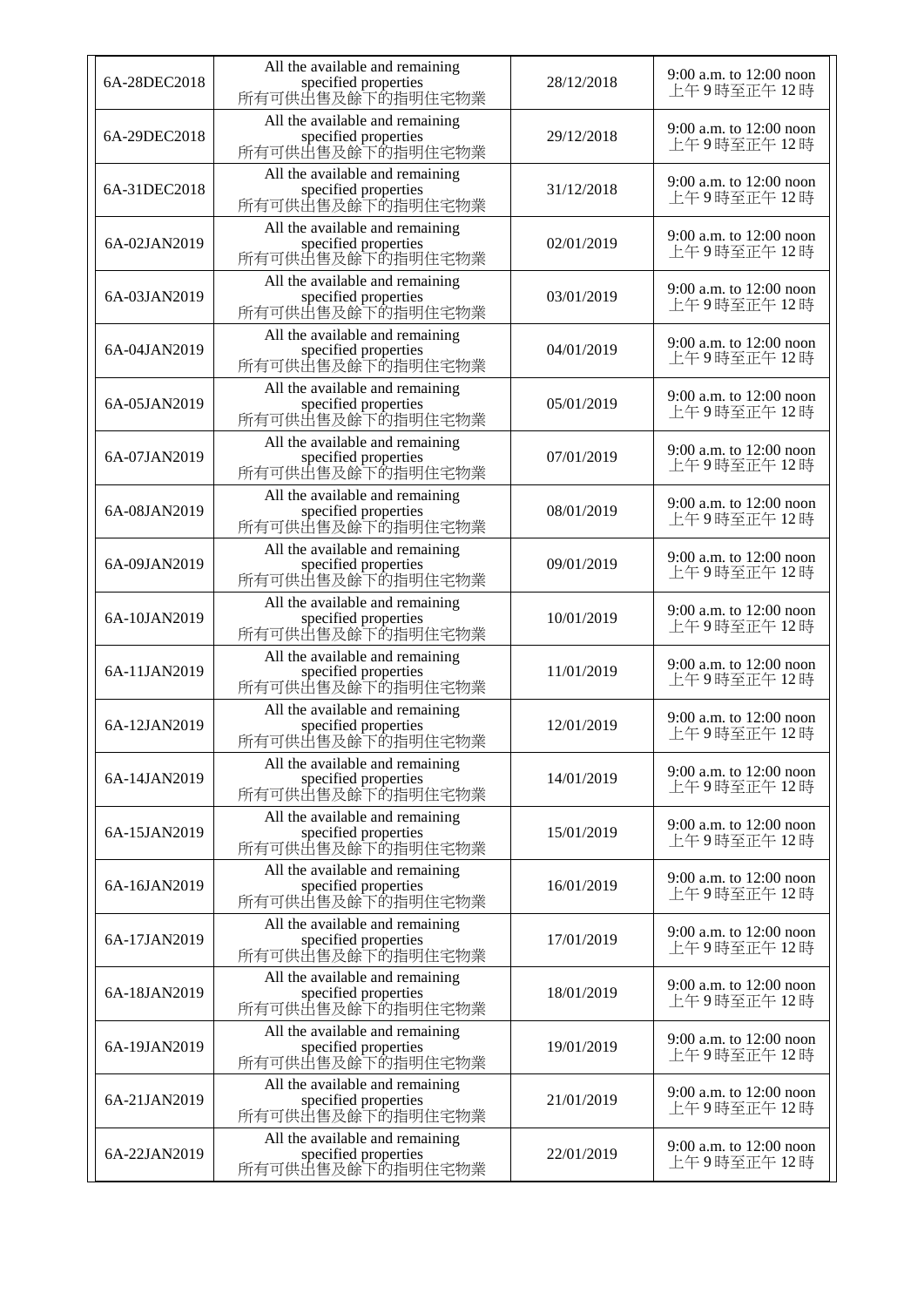| 6A-23JAN2019 | All the available and remaining<br>specified properties<br>所有可供出售及餘下的指明住宅物業 | 23/01/2019 | 9:00 a.m. to 12:00 noon<br>上午9時至正午12時 |
|--------------|-----------------------------------------------------------------------------|------------|---------------------------------------|
| 6A-24JAN2019 | All the available and remaining<br>specified properties<br>所有可供出售及餘下的指明住宅物業 | 24/01/2019 | 9:00 a.m. to 12:00 noon<br>上午9時至正午12時 |
| 6A-25JAN2019 | All the available and remaining<br>specified properties<br>所有可供出售及餘下的指明住宅物業 | 25/01/2019 | 9:00 a.m. to 12:00 noon<br>上午9時至正午12時 |
| 6A-26JAN2019 | All the available and remaining<br>specified properties<br>所有可供出售及餘下的指明住宅物業 | 26/01/2019 | 9:00 a.m. to 12:00 noon<br>上午9時至正午12時 |
| 6A-28JAN2019 | All the available and remaining<br>specified properties<br>所有可供出售及餘下的指明住宅物業 | 28/01/2019 | 9:00 a.m. to 12:00 noon<br>上午9時至正午12時 |
| 6A-29JAN2019 | All the available and remaining<br>specified properties<br>所有可供出售及餘下的指明住宅物業 | 29/01/2019 | 9:00 a.m. to 12:00 noon<br>上午9時至正午12時 |
| 6A-30JAN2019 | All the available and remaining<br>specified properties<br>所有可供出售及餘下的指明住宅物業 | 30/01/2019 | 9:00 a.m. to 12:00 noon<br>上午9時至正午12時 |
| 6A-31JAN2019 | All the available and remaining<br>specified properties<br>所有可供出售及餘下的指明住宅物業 | 31/01/2019 | 9:00 a.m. to 12:00 noon<br>上午9時至正午12時 |
| 6A-01FEB2019 | All the available and remaining<br>specified properties<br>所有可供出售及餘下的指明住宅物業 | 01/02/2019 | 9:00 a.m. to 12:00 noon<br>上午9時至正午12時 |
| 6A-02FEB2019 | All the available and remaining<br>specified properties<br>所有可供出售及餘下的指明住宅物業 | 02/02/2019 | 9:00 a.m. to 12:00 noon<br>上午9時至正午12時 |
| 6A-04FEB2019 | All the available and remaining<br>specified properties<br>所有可供出售及餘下的指明住宅物業 | 04/02/2019 | 9:00 a.m. to 12:00 noon<br>上午9時至正午12時 |
| 6A-08FEB2019 | All the available and remaining<br>specified properties<br>所有可供出售及餘下的指明住宅物業 | 08/02/2019 | 9:00 a.m. to 12:00 noon<br>上午9時至正午12時 |
| 6A-09FEB2019 | All the available and remaining<br>specified properties<br>所有可供出售及餘下的指明住宅物業 | 09/02/2019 | 9:00 a.m. to 12:00 noon<br>上午9時至正午12時 |
| 6A-11FEB2019 | All the available and remaining<br>specified properties<br>所有可供出售及餘下的指明住宅物業 | 11/02/2019 | 9:00 a.m. to 12:00 noon<br>上午9時至正午12時 |
| 6A-12FEB2019 | All the available and remaining<br>specified properties<br>所有可供出售及餘下的指明住宅物業 | 12/02/2019 | 9:00 a.m. to 12:00 noon<br>上午9時至正午12時 |
| 6A-13FEB2019 | All the available and remaining<br>specified properties<br>所有可供出售及餘下的指明住宅物業 | 13/02/2019 | 9:00 a.m. to 12:00 noon<br>上午9時至正午12時 |
| 6A-14FEB2019 | All the available and remaining<br>specified properties<br>所有可供出售及餘下的指明住宅物業 | 14/02/2019 | 9:00 a.m. to 12:00 noon<br>上午9時至正午12時 |
| 6A-15FEB2019 | All the available and remaining<br>specified properties<br>所有可供出售及餘下的指明住宅物業 | 15/02/2019 | 9:00 a.m. to 12:00 noon<br>上午9時至正午12時 |
| 6A-16FEB2019 | All the available and remaining<br>specified properties<br>所有可供出售及餘下的指明住宅物業 | 16/02/2019 | 9:00 a.m. to 12:00 noon<br>上午9時至正午12時 |
| 6A-18FEB2019 | All the available and remaining<br>specified properties<br>所有可供出售及餘下的指明住宅物業 | 18/02/2019 | 9:00 a.m. to 12:00 noon<br>上午9時至正午12時 |
| 6A-19FEB2019 | All the available and remaining<br>specified properties<br>所有可供出售及餘下的指明住宅物業 | 19/02/2019 | 9:00 a.m. to 12:00 noon<br>上午9時至正午12時 |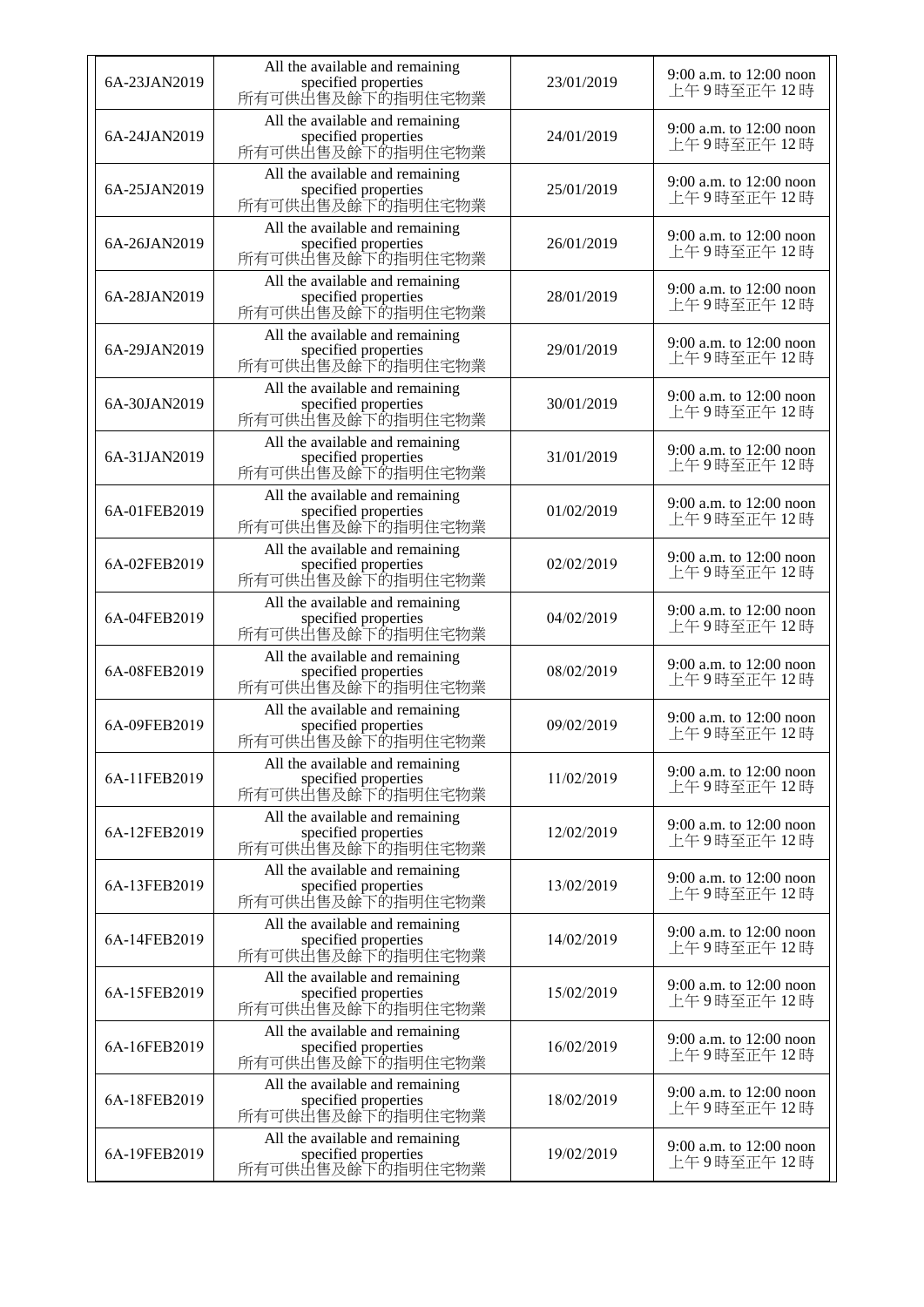| 6A-20FEB2019 | All the available and remaining<br>specified properties<br>所有可供出售及餘下的指明住宅物業 | 20/02/2019 | 9:00 a.m. to 12:00 noon<br>上午9時至正午12時   |
|--------------|-----------------------------------------------------------------------------|------------|-----------------------------------------|
| 6A-21FEB2019 | All the available and remaining<br>specified properties<br>所有可供出售及餘下的指明住宅物業 | 21/02/2019 | 9:00 a.m. to 12:00 noon<br>上午9時至正午12時   |
| 6A-22FEB2019 | All the available and remaining<br>specified properties<br>所有可供出售及餘下的指明住宅物業 | 22/02/2019 | 9:00 a.m. to 12:00 noon<br>上午9時至正午12時   |
| 6A-23FEB2019 | All the available and remaining<br>specified properties<br>所有可供出售及餘下的指明住宅物業 | 23/02/2019 | 9:00 a.m. to 12:00 noon<br>上午9時至正午12時   |
| 6A-25FEB2019 | All the available and remaining<br>specified properties<br>所有可供出售及餘下的指明住宅物業 | 25/02/2019 | 9:00 a.m. to 12:00 noon<br>上午9時至正午12時   |
| 6A-26FEB2019 | All the available and remaining<br>specified properties<br>所有可供出售及餘下的指明住宅物業 | 26/02/2019 | 9:00 a.m. to 12:00 noon<br>上午9時至正午12時   |
| 6A-27FEB2019 | All the available and remaining<br>specified properties<br>所有可供出售及餘下的指明住宅物業 | 27/02/2019 | 9:00 a.m. to 12:00 noon<br>上午9時至正午12時   |
| 6A-28FEB2019 | All the available and remaining<br>specified properties<br>所有可供出售及餘下的指明住宅物業 | 28/02/2019 | 9:00 a.m. to 12:00 noon<br>上午9時至正午12時   |
| 6A-04MAR2019 | All the available and remaining<br>specified properties<br>所有可供出售及餘下的指明住宅物業 | 04/03/2019 | 9:00 a.m. to 12:00 noon<br>上午9時至正午12時   |
| 6A-05MAR2019 | All the available and remaining<br>specified properties<br>所有可供出售及餘下的指明住宅物業 | 05/03/2019 | 9:00 a.m. to 12:00 noon<br>上午9時至正午12時   |
| 6A-06MAR2019 | All the available and remaining<br>specified properties<br>所有可供出售及餘下的指明住宅物業 | 06/03/2019 | 9:00 a.m. to 12:00 noon<br>上午9時至正午12時   |
| 6A-07MAR2019 | All the available and remaining<br>specified properties<br>所有可供出售及餘下的指明住宅物業 | 07/03/2019 | 9:00 a.m. to 12:00 noon<br>上午9時至正午12時   |
| 6A-08MAR2019 | All the available and remaining<br>specified properties<br>所有可供出售及餘下的指明住宅物業 | 08/03/2019 | 9:00 a.m. to 12:00 noon<br>上午9時至正午12時   |
| 6A-09MAR2019 | All the available and remaining<br>specified properties<br>所有可供出售及餘下的指明住宅物業 | 09/03/2019 | 9:00 a.m. to 12:00 noon<br>上午9時至正午12時   |
| 6A-11MAR2019 | All the available and remaining<br>specified properties<br>所有可供出售及餘下的指明住宅物業 | 11/03/2019 | 9:00 a.m. to 12:00 noon<br>上午9時至正午12時   |
| 6A-12MAR2019 | All the available and remaining<br>specified properties<br>所有可供出售及餘下的指明住宅物業 | 12/03/2019 | 9:00 a.m. to 12:00 noon<br>上午9時至正午12時   |
| 6A-13MAR2019 | All the available and remaining<br>specified properties<br>所有可供出售及餘下的指明住宅物業 | 13/03/2019 | 9:00 a.m. to 12:00 noon<br>上午9時至正午12時   |
| 6A-14MAR2019 | All the available and remaining<br>specified properties<br>所有可供出售及餘下的指明住宅物業 | 14/03/2019 | 9:00 a.m. to 12:00 noon<br>上午9時至正午12時   |
| 6A-15MAR2019 | All the available and remaining<br>specified properties<br>所有可供出售及餘下的指明住宅物業 | 15/03/2019 | 9:00 a.m. to 12:00 noon<br>上午9時至正午12時   |
| 6A-16MAR2019 | All the available and remaining<br>specified properties<br>所有可供出售及餘下的指明住宅物業 | 16/03/2019 | 9:00 a.m. to $12:00$ noon<br>上午9時至正午12時 |
| 6A-18MAR2019 | All the available and remaining<br>specified properties<br>所有可供出售及餘下的指明住宅物業 | 18/03/2019 | 9:00 a.m. to 12:00 noon<br>上午9時至正午12時   |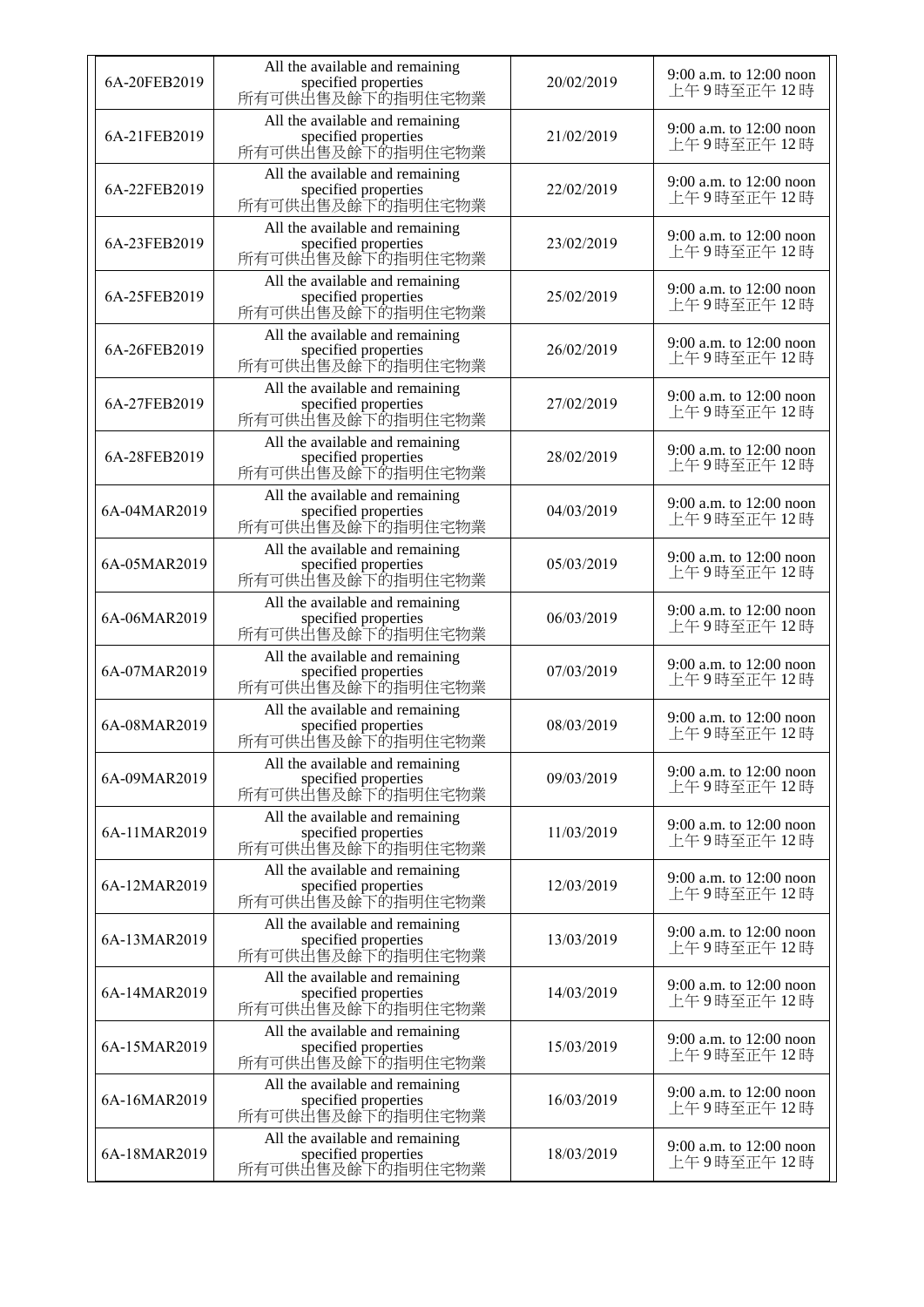| 6A-19MAR2019 | All the available and remaining<br>specified properties<br>所有可供出售及餘下的指明住宅物業 | 19/03/2019 | 9:00 a.m. to $12:00$ noon<br>上午9時至正午12時 |
|--------------|-----------------------------------------------------------------------------|------------|-----------------------------------------|
| 6A-20MAR2019 | All the available and remaining<br>specified properties<br>所有可供出售及餘下的指明住宅物業 | 20/03/2019 | 9:00 a.m. to $12:00$ noon<br>上午9時至正午12時 |
| 6A-21MAR2019 | All the available and remaining<br>specified properties<br>所有可供出售及餘下的指明住宅物業 | 21/03/2019 | 9:00 a.m. to $12:00$ noon<br>上午9時至正午12時 |
| 6A-22MAR2019 | All the available and remaining<br>specified properties<br>所有可供出售及餘下的指明住宅物業 | 22/03/2019 | 9:00 a.m. to 12:00 noon<br>上午9時至正午12時   |
| 6A-23MAR2019 | All the available and remaining<br>specified properties<br>所有可供出售及餘下的指明住宅物業 | 23/03/2019 | 9:00 a.m. to $12:00$ noon<br>上午9時至正午12時 |
| 6A-25MAR2019 | All the available and remaining<br>specified properties<br>所有可供出售及餘下的指明住宅物業 | 25/03/2019 | 9:00 a.m. to $12:00$ noon<br>上午9時至正午12時 |
| 6A-26MAR2019 | All the available and remaining<br>specified properties<br>所有可供出售及餘下的指明住宅物業 | 26/03/2019 | 9:00 a.m. to 12:00 noon<br>上午9時至正午12時   |
| 6A-27MAR2019 | All the available and remaining<br>specified properties<br>所有可供出售及餘下的指明住宅物業 | 27/03/2019 | 9:00 a.m. to $12:00$ noon<br>上午9時至正午12時 |
| 6A-28MAR2019 | All the available and remaining<br>specified properties<br>所有可供出售及餘下的指明住宅物業 | 28/03/2019 | 9:00 a.m. to 12:00 noon<br>上午9時至正午12時   |
| 6A-29MAR2019 | All the available and remaining<br>specified properties<br>所有可供出售及餘下的指明住宅物業 | 29/03/2019 | 9:00 a.m. to 12:00 noon<br>上午9時至正午12時   |
| 6A-30MAR2019 | All the available and remaining<br>specified properties<br>所有可供出售及餘下的指明住宅物業 | 30/03/2019 | 9:00 a.m. to 12:00 noon<br>上午9時至正午12時   |

**The method to be used, where 2 or more persons are interested in purchasing a particular specified residential property, to determine the order of priority in which each of those persons may proceed with the purchase:**

在有兩人或多於兩人有意購買同一個指明住宅物業的情況下,將會使用何種方法決定每名 該等人士可購買該物業的優先次序:

Please refer to the above method. 請參照上述方法。

## **Other matters:**

其他事項:

(a) The Vendor does not undertake and is under no obligation to review, consider or accept the highest offer or any offer at all for the purchase of any specified residential property. The Vendor has the absolute right to withdraw from the sale of any specified residential property at any time before the acceptance of any offer. The Vendor has the absolute right to change the closing date and/or time of the tender from time to time by amending the Sales Arrangements.

賣方並不承諾亦無責任閱覽、考慮或接受認購任何指明住宅物業最高出價之要約或任 何要約。賣方有絕對權利於接受任何要約前於任何時間撤回出售任何指明住宅物業。 賣方有絕對權利透過修改銷售安排不時更改招標截止日期及/或時間。

(b) Persons interested in submitting tenders of the specified residential properties are reminded to read the latest register of transactions of the Development so as to ascertain whether a particular specified residential property is still available for tender. A specified residential property will become unavailable for tender once the Vendor accepts a tender after the close of a previous tender exercise of that specified residential property (whether under this Sales Arrangements or any other Sales Arrangements). Please note also that the register of